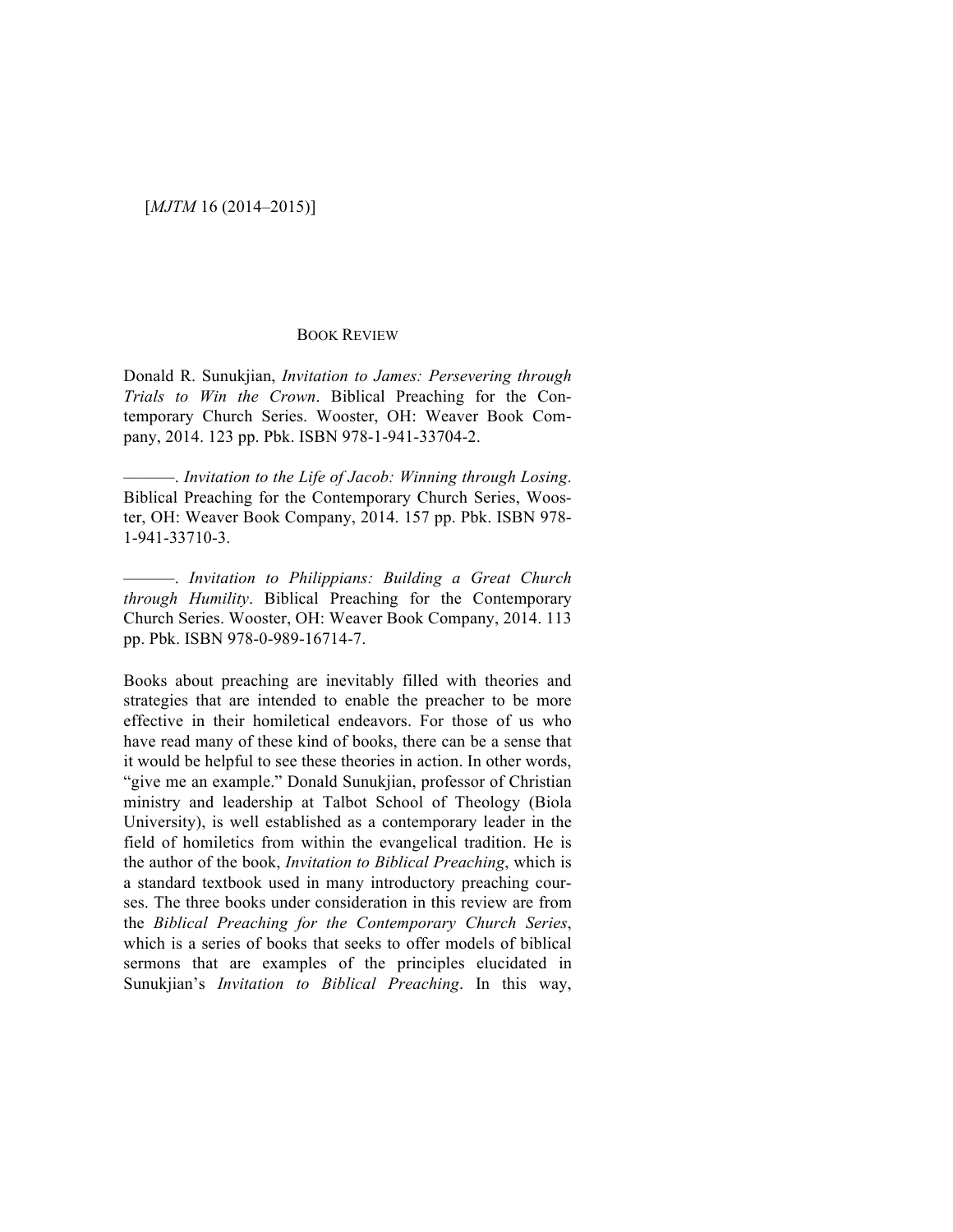## R2 *McMaster Journal of Theology and Ministry* 16

Sunukjian is seeking to "give us an example" of how biblical preaching can be done effectively in the church today. To further increase the usefulness of the series, the sermons included in all three books were all preached before a live audience before they were ultimately transcribed into written form.

In the introduction (included in each book), Sunukjian says, "A sermon comes alive when it is true to the biblical author's flow of thought, clear in its unfolding, interesting to listen to, and connected to contemporary life" (xi). Each of the volumes under consideration in this review reflects a genuine attempt to accomplish these ideals. The author/preacher moves deftly between illustrations, analysis, exhortation, and challenges, making the exploration of the text interesting and engaging.

*Invitation to Philippians* draws on Sunukjian's own extensive experience as a preacher and an academic. The quality of these sermons is clearest in their introductions. Sunukjian's use of contemporary imagery is powerful, and he sets a strong example for students and active preachers with his vivid introductions to each sermon, effectively demonstrating the importance of this aspect of the preaching event. Each image manages to captivate the imagination and draw the reader into the particular situation or theme of the sermon. It should be noted that Sunukjian's sermons reveal a high level of insight into the text while remaining relevant to the modern audience. This seamless transition from the biblical text to the contemporary situation is to be admired, and the reader who is using these sermons as a template for effective preaching will note these features and find themselves being challenged to emulate them in their own preaching. Further, each sermon is brief, which makes this text a practical resource. A busy student/preacher can pick up this book and read a chapter in a few minutes and be inspired.

However, the material in these sermons tends to fall short in practical application. While the concepts and themes that Sunukjian has developed in each sermon are clear and well-described, they rarely make their way back into specific, concrete examples of how these concepts take root in everyday life. In most cases, while Sunukjian starts his sermons on a strong note, they tend to fall short in their conclusions. Many of the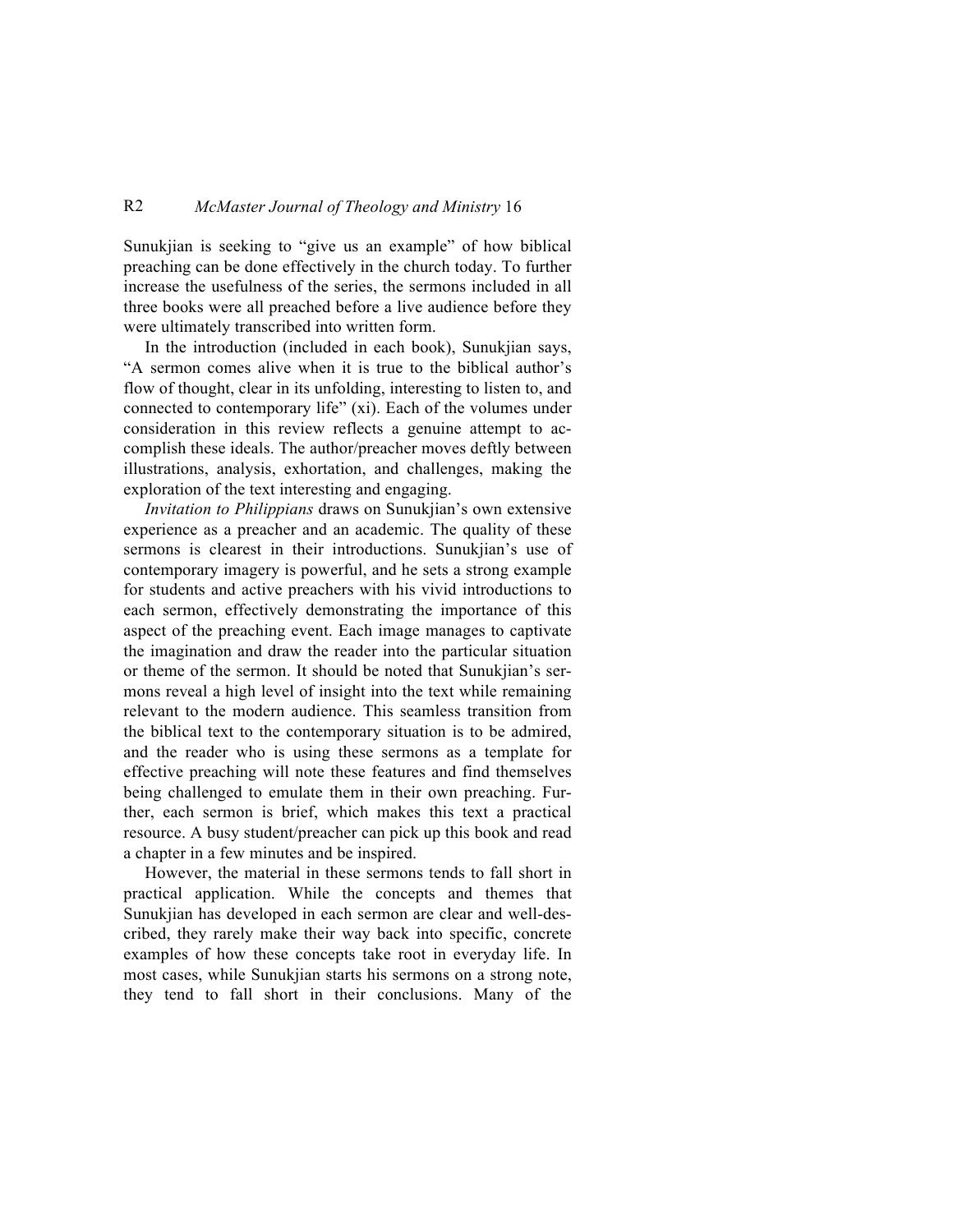conclusions are brief, if not limited to one sentence, and may leave the reader with a sense of incompleteness in regards to some of the sermons.

In *Invitation to James*, Sunukjian preaches and then writes a thoughtful commentary on the book of James, walking through the biblical text with an expository approach. Verse by verse, he explores the scripture, giving helpful explanation on the original context of the passage, as well as demonstrating a thorough understanding of its meaning. He explores the major theme of James—that we will experience trials as Christ-followers—and encourages his listeners, much as James did with his original readers, to persevere through difficulty. The overall tone of Sunukjian's sermons is encouraging and hopeful. This is one of the helpful elements of the approach to the book of James that the author offers. Unlike *Invitation to Philippians*, one of the strengths of *Invitation to James* is the practical application that it offers to the hearer or reader. Each sermon included is full of practical examples and challenges for what the text means when it is lived out; because of this, there is much "real-life" implication for what is being discussed in each sermon, and the author presents all information in a thoroughly down-to-earth way.

What is perhaps lacking in this journey through the book on James is a sense of connection with the larger Christian story. Jesus is rarely mentioned, and the cross is almost non-existent as a topic of conversation among the many sermons. One could argue that the point of the sermon series was not to discuss the cross, but rather to give real-life application for Christian living. Even so, the lack of reference to the greater story of Jesus, his death, and his resurrection fails to put the focus on Christian living in the broader context of the Gospel story and mission. As a result, we are left with a series of sound biblical life principles, all valuable and true—but which lack a sense of divine purpose and connection to the larger picture of what God is up to in the world in light of the life, death, and resurrection of Jesus. Placing the wisdom of James in this larger context is a part of the preacher's task, and here Sunukjian's examples does not offer any guidance.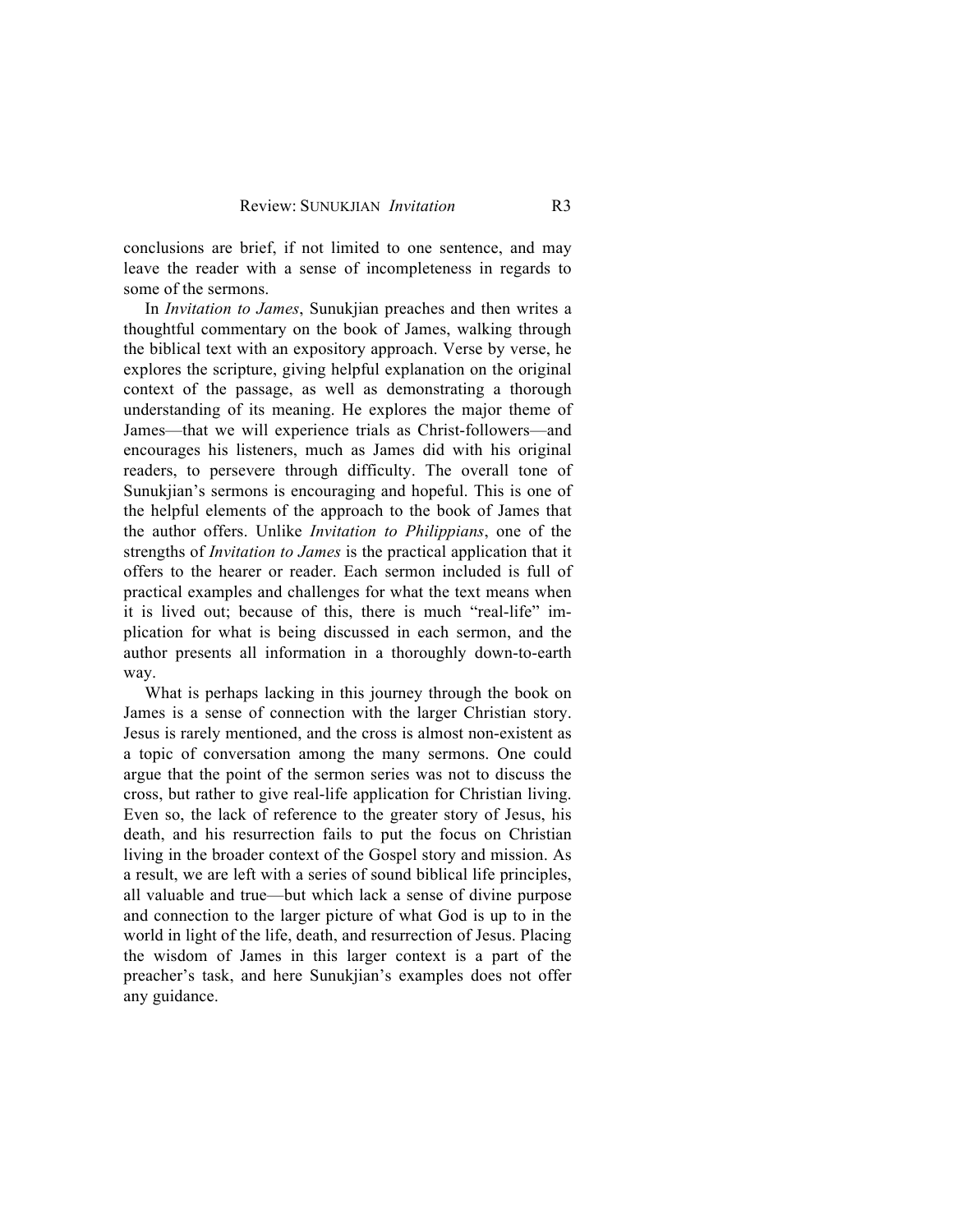## R4 *McMaster Journal of Theology and Ministry* 16

*Invitation to the Life of Jacob* reminds us that "we are Jacob" (1), that is, a study on this biblical character can reveal much to us about who we are and what it means to live faithfully with God in this world. Unlike the other two books being considered in this review, this particular text deals with a different kind of genre of biblical literature—Old Testament narrative. Sunukjian's sermons all carry a narrative feel to them, which provides a helpful example as to how to approach this form of literature that makes up a large part of the biblical canon. Further, Sunukjian demonstrates a thorough engagement with matters like Hebrew words, literary forms (e.g. chiasm) and the broader theology of the Old Testament. This kind of detail, woven into the telling of the story and its implications for real life, makes each sermon richer and provides the audience with greater insight into the text as a whole. Each of the sermons demonstrates a brisk, but not hurried movement to them; even when stopping to consider a more detailed part of the text the preacher/author does not allow himself to get bogged down so as to compromise the pace of the sermon. This again is a fine example to all preachers.

The one area where *Invitation to the Life of Jacob* may leave readers slightly frustrated is Sunukjian's approach to application. He employs a "principalizing" approach (some may call it "moralizing") that provides a perspective that in the end each sermon is about life principles that can be derived from the story of Jacob. While this does contribute to making the sermons seem relevant, it loses the larger picture that is crucial to the book of Genesis—the God who is behind the text. There is little attention given to the nature and character of God as the point of the text. These issues are not completely ignored, but the conclusion usually calls attention to characteristics displayed in Jacob's life that we should either learn from or avoid. This is not altogether wrong, and it is always a temptation when preaching narrative to find these connections in order to "speak to life." But the stories in Genesis are designed to reveal God and his relationship to Israel as a community, so preaching these texts should ultimately lead us to consider his character and its implications as much as, if not more than, how we should or should not emulate the